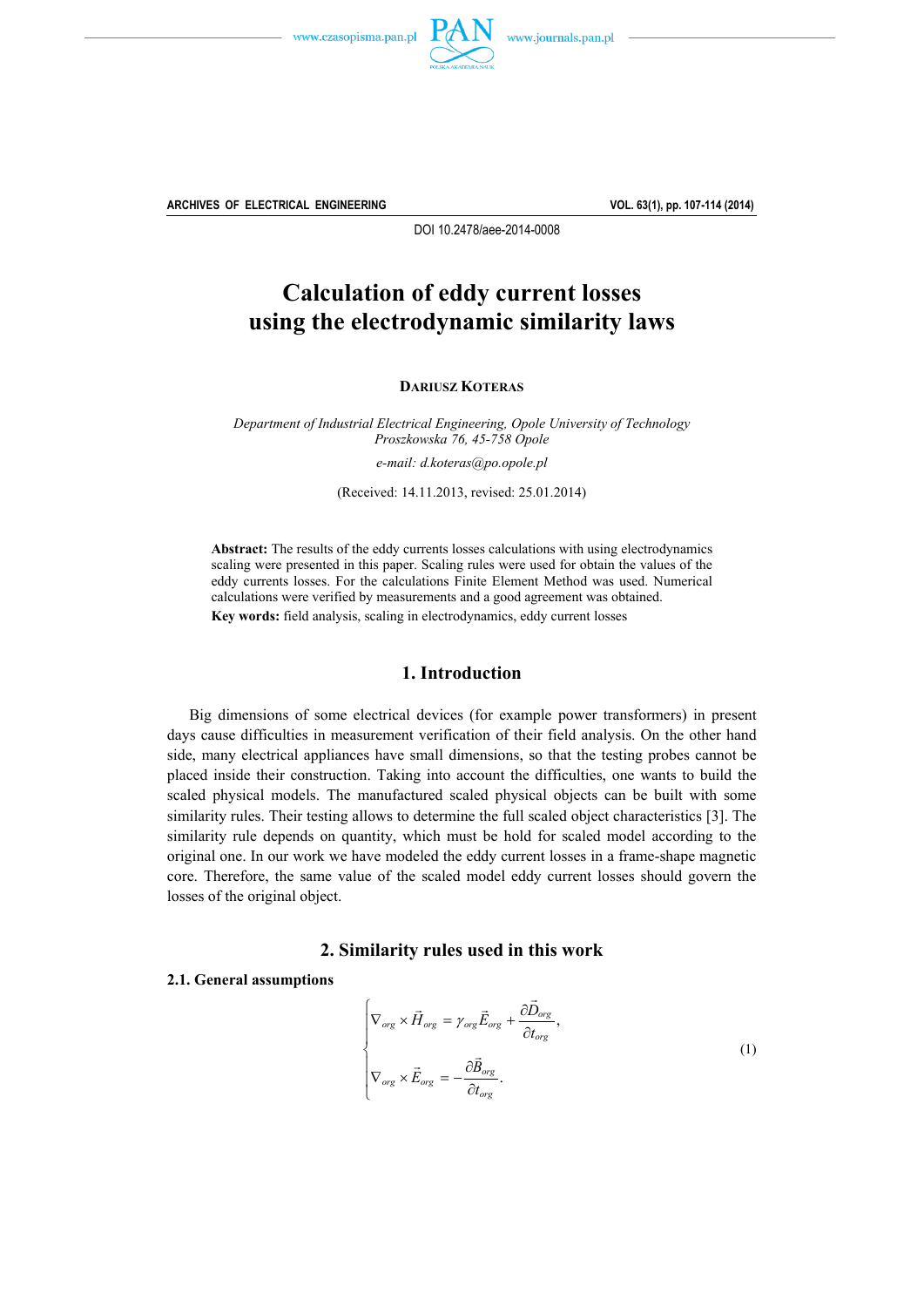

**108** *D. Koteras D. Koteras Arch. Elect. Eng.* 

 We assumed that the quantities in Maxwell's equations which describe the electromagnetic fields for the original, have subscript "*org*" in the paper. Similarly, the quantities in the equations above concern the scaled models and have subscript "*scl*". A scale factor, as a ratio of a scale-model quantity  $(X_{\text{sc}})$  to the original quantity  $(X_{\text{or}})$ , has been defined in this work. The electromagnetic scale factors, for the most important quantities are given in Equation 2

$$
m_H = \frac{\vec{H}_{\text{scl}}}{\vec{H}_{\text{org}}}, \quad m_E = \frac{\vec{E}_{\text{scl}}}{\vec{E}_{\text{org}}},
$$
  
\n
$$
m_f = \frac{f_{\text{scl}}}{f_{\text{org}}} = \frac{t_{\text{scl}}}{t_{\text{org}}}, \quad m_\gamma = \frac{\gamma_{\text{scl}}}{\gamma_{\text{org}}},
$$
  
\n
$$
m_\mu = \frac{\mu_{\text{scl}}}{\mu_{\text{org}}}, \quad m_\varepsilon = \frac{\varepsilon_{\text{scl}}}{\varepsilon_{\text{org}}}, \quad m_l = \frac{l_{\text{scl}}}{l_{\text{org}}}.
$$
\n(2)

 The Maxwell's equations for original and scaled model [2, 3, 5] force the expressions 3a and 3b:

$$
m_f m_\gamma m_\mu m_l^2 = 1,\t\t(3a)
$$

$$
m_{\varepsilon} m_{\mu} m_f m_l^2 = 1. \tag{3b}
$$

 For materials with linear characteristics, which have been assumed in this work, we have obtained the expression below:

$$
m_{\gamma} = m_{\varepsilon} = m_{\mu} = 1. \tag{4}
$$

Thus, the magnetic field strength  $H$  and the current density  $J$  can be scaled according to the expression:

$$
\frac{m_j m_l}{m_H} = \frac{m_l}{m_H m_l} = 1.
$$
 (5)

#### **2.2. The eddy current losses balance (ECLB)**

 Losses which are generating inside the conductors and magnetically soft iron elements influence heating of all electromagnetic device. Thus, the computer aided design (CAD) should allow us to calculate the losses as exactly as possible. Using the field analysis, we have computed the losses in original magnetic circuit, and inside its scaled duplicate. We have determined the similarity rules to define scaled object eddy currents losses.

In this paper, the conductivity and magnetic permeability factors  $m<sub>\gamma</sub> = m<sub>\mu</sub> = 1$  were assumed. Using the expression (3a) the frequency scale-factor can be given as  $m_f = 1/m_l^2$ . Thus, the relationship between scale the factors of magnetic field strength  $m_H$  and geometric dimensions  $m_l$  is equal to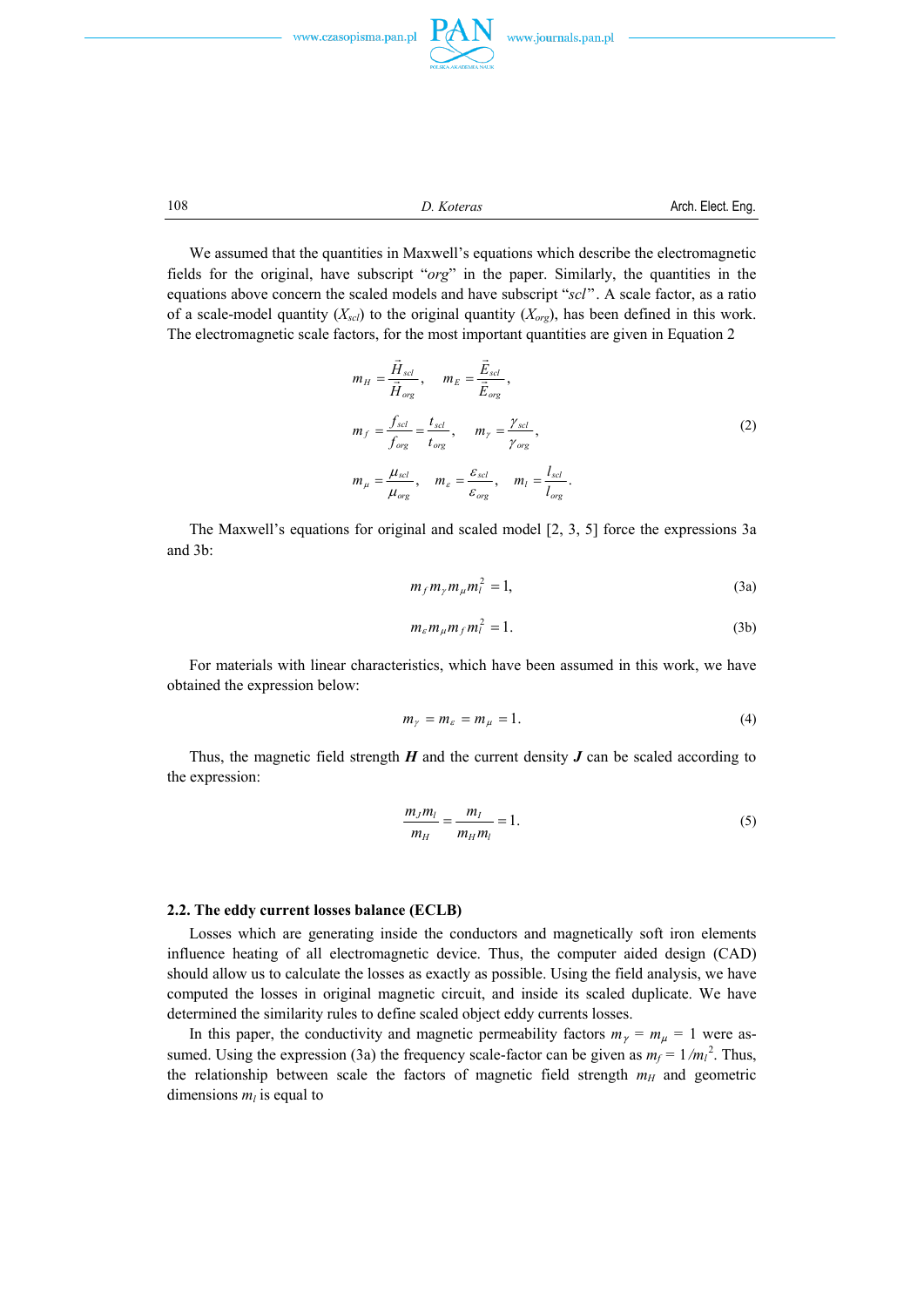www.czasopisma.pan.pl



$$
m_H = \frac{1}{\sqrt{m_l}}.\tag{6}
$$

 In our mathematical models we assumed the same number of turns *N* in the original and scaled model. Thus, the values of the excitation currents for scaled models are given below

$$
I_{\text{scl}} = m_H m_l I_{\text{org}} = \sqrt{m_l} I_{\text{org}}.
$$
\n<sup>(7)</sup>

#### **2.3. The current density balance (CDB)**

 The limits in the supplying of electrical devices determine the range of prototype testing. Thus, in this work the second similarity rules were used where the current density balance has been included ( $m_J = J_{\text{sel}}/J_{\text{org}} = 1$ ). The conductivity and magnetic permeability relation  $m_{\gamma} = m_{\mu} = 1$  has been assumed. Using the expression (3a) the frequency scale-factor can be determined  $m_f = 1/m_l^2$ . In this case, the relation between factors of the excitation current and linear dimensions is  $m_l = m_l^2$ . The same values of the excitation current has been assumed in our mathematical models. Thus, the number of turns *N<sub>scl</sub>* approximated by the nearest turn integer number, and the winding cross-sections  $S_{\text{sd}}^{Cu}$  are expressed below

$$
N_{\text{scl}} = m_l^2 N_{\text{org}} \,, \tag{8a}
$$

$$
S_{\text{scl}}^{\text{Cu}} = m_l^2 S_{\text{org}}^{\text{Cu}}.
$$
\n(8b)

The eddy current losses  $P_{EDsc}$  calculations must be scaled according the relation

$$
P_{EDscl}^{org} = \frac{P_{EDscl}}{m_l^3}.
$$
\n(9)

## **3. Analysed object and its mathematical model**

#### **3.1. Analysed object**

 We have studied the modular construction of the amorphous, 1-phase transformer. Outline and cross-section along YZ plane of the analysed object are presented in Figures 1a) and 1b). Moreover, in this figures the main dimensions and Cartesian system are given.

 Owing to modular construction of the amorphous transformer, we determined the eddy current losses in the toroidal solid element. It has been placed in the magnetic circuit as one part of its core. The core part was made from casting steel and situated in the right side leg of the amorphous magnetic circuit (Fig. 1b). Eddy current losses inside the solid toroid are several times higher than the ones inside the laminated amorphous toroid which create a part of the magnetic leg. Due to the solid part, the magnetic flux density in all magnetic circuit is relatively low. Thus, the circuit can be assumed as magnetically linear. We assumed the relative permeability of the magnetic parts from the amorphous ribbon:  $\mu_r = 20173$  (for the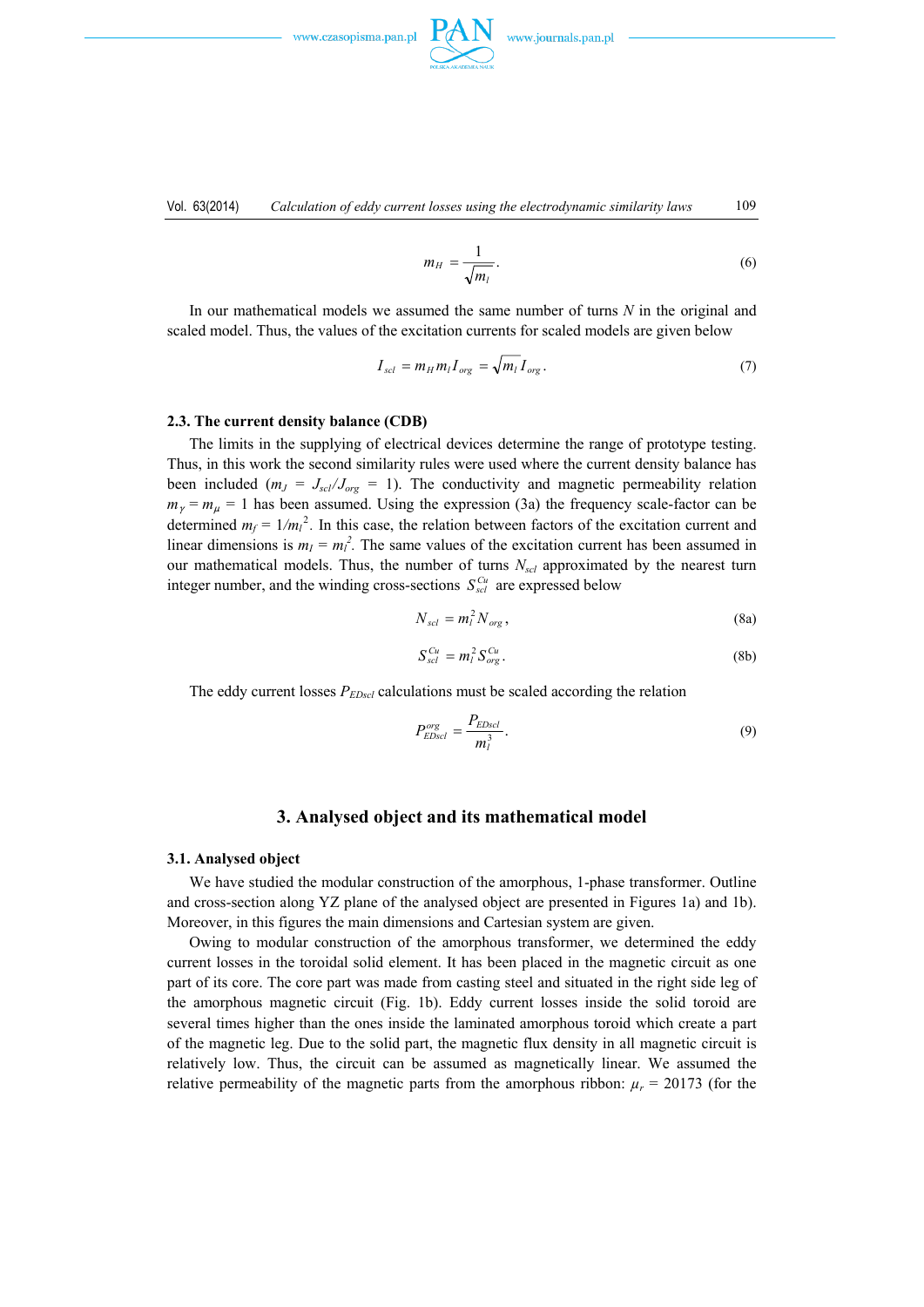

yokes) and  $\mu_r = 2067$  (for the legs). Because the flux in the legs is perpendicular to wounding direction of the amorphous ribbon, the small permeability value is assumed. For the solid hollow cylinder, made from casting steel, the relative permeability  $\mu_r = 150$  is assumed, and electrical conductivity  $\gamma = 2.5 \cdot 10^6$  S/m have been included.



Fig. 1. Amorphous 1-phase transformer (original): a) Outline of the transformer, b) Cross-section along YZ plane

The excitation winding has been wounded with  $N = 116$  turns and placed on the laminated (left) leg, Figure 1b.

## **3.2. Mathematical model**

 For numerical calculations the Finite Element Method (FEM) has been implemented in module Elektra of the commercial package OPERA 3D [1]. This module enables us to analyse the electromagnetic fields taking into account the effects of eddy currents. It can be done using total *At* and reduced *Ar* magnetic vector potentials [1, 4].

$$
\vec{B} = \nabla \times \vec{A}_t,\tag{10}
$$

$$
\vec{B} - \mu_0 \vec{H}_S = \nabla \times \vec{A}_r. \tag{11}
$$

 In our mathematical models, we assumed several values of rms values for the sinusoidal waves of the excitation current: (1.42 to 9.50) A. The frequency of the supplying signal was assumed to be  $f = 50$  Hz. Due to significant current losses inside the steel solid toroid the losses in the amorphous parts, can be neglected. Moreover, in our calculations we neglected the losses appeared in the excitation coil. It can be possible due to small cross section of its wires.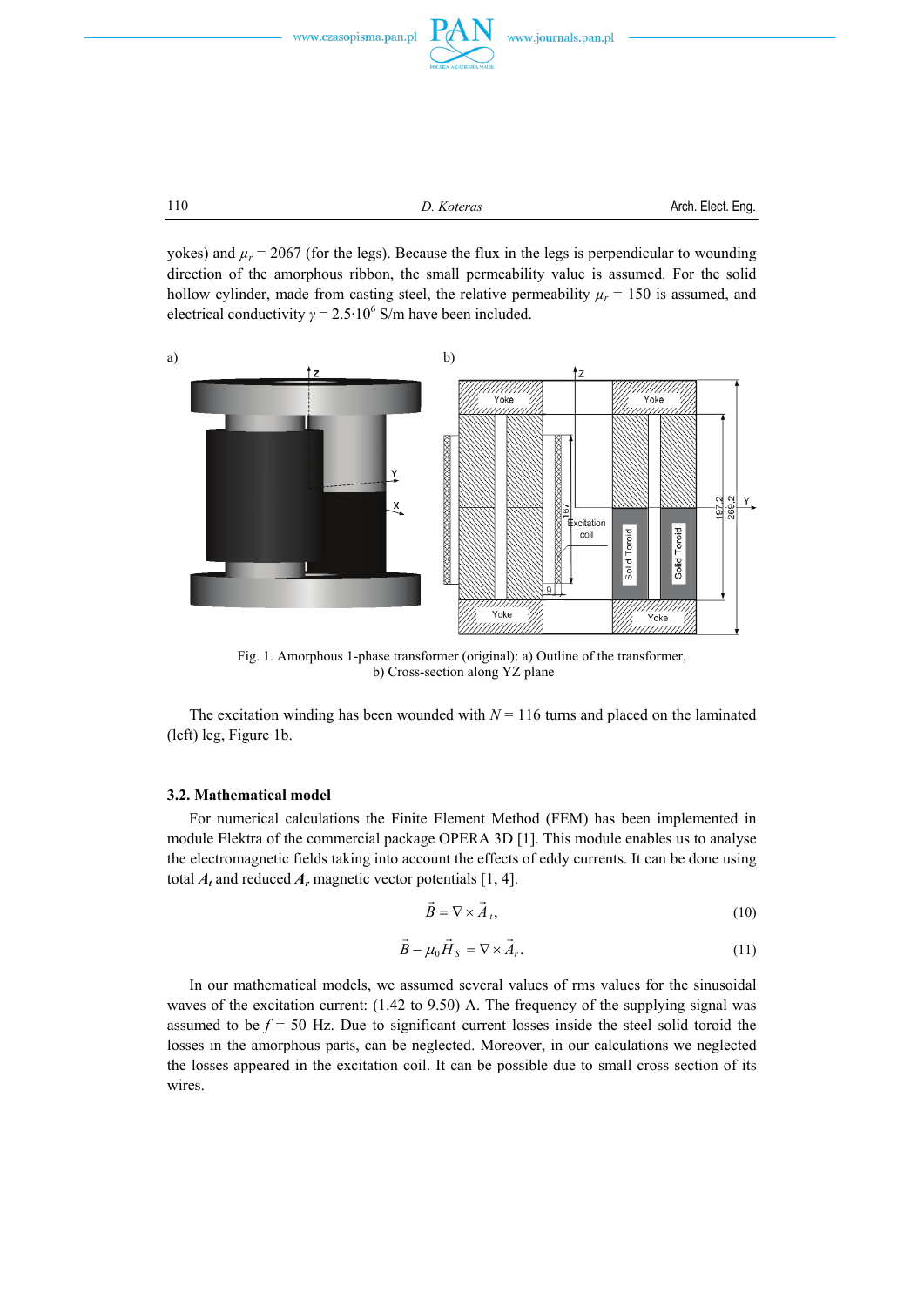www.czasopisma.pan.pl



# **4. Calculation results and measurement verification**

In this paper two variants of the field analysis have been carried out. The first variant  $W_1$ concerns the model two times smaller than the original object ( $m_l$  = 0.5). The second variant  $W_2$  relates to model which is two times bigger  $(m_l = 2)$  than the original. The assumed frequency for  $W_1$  variant was  $f_{\text{scl}} = 200$  Hz. Thus, the scale factor for the frequency amounts  $m_f$  = 4. In  $W_2$  model the frequency  $f_{scl}$  = 12.5 Hz and its scale factor ( $m_f$  = 0.25) were arranged. For original object, in figure 2 are presented the eddy current density distribution (on the solid toroid surface) and magnetic flux density on plane *YZ*, under the 5.25 A rms value of the excited current.



#### **4.1. Calculation results for the eddy current losses balance**

The rms values of the excitation current, has be changed  $(I_{\text{scl}} = 1.01 \div 6.74)$  A for considered cases. Using Equation 7 the rms current values for sinusoidal waves were changed from  $I_{\text{sel}}$  = 2.0 to  $I_{\text{sel}}$  = 13.3 A, for the modeled objects.

In Figures  $3a-3b$  the eddy current densities distributions on the surface of the casting steel i.e. solid toroid, for both original and scaled (two variants) numerical models, are presented. The calculations have been carried out for rms value of the excitation current  $I_{org} = 5.25$  A. The presented distributions are similar to each other. Despite different dimensions and excitation current frequencies, the magnetic fields inside the analyzed magnetic circuits are not significantly different. For original object the maximal value of the eddy current density is slightly lower than 3 MA/m<sup>2</sup>, whereas for the scaled model with dimension factor  $m_l = 0.5$ (variant  $W_1$ ) the maximum values reach almost 8 MA/m<sup>2</sup>. In the case of two times bigger object  $(m_l = 2)$ , this value is about 1.28 MA/m<sup>2</sup>.

 Eddy currents significantly influence the core losses, naturally. In this paper the losses of the solid steel toroid were calculated using the expression below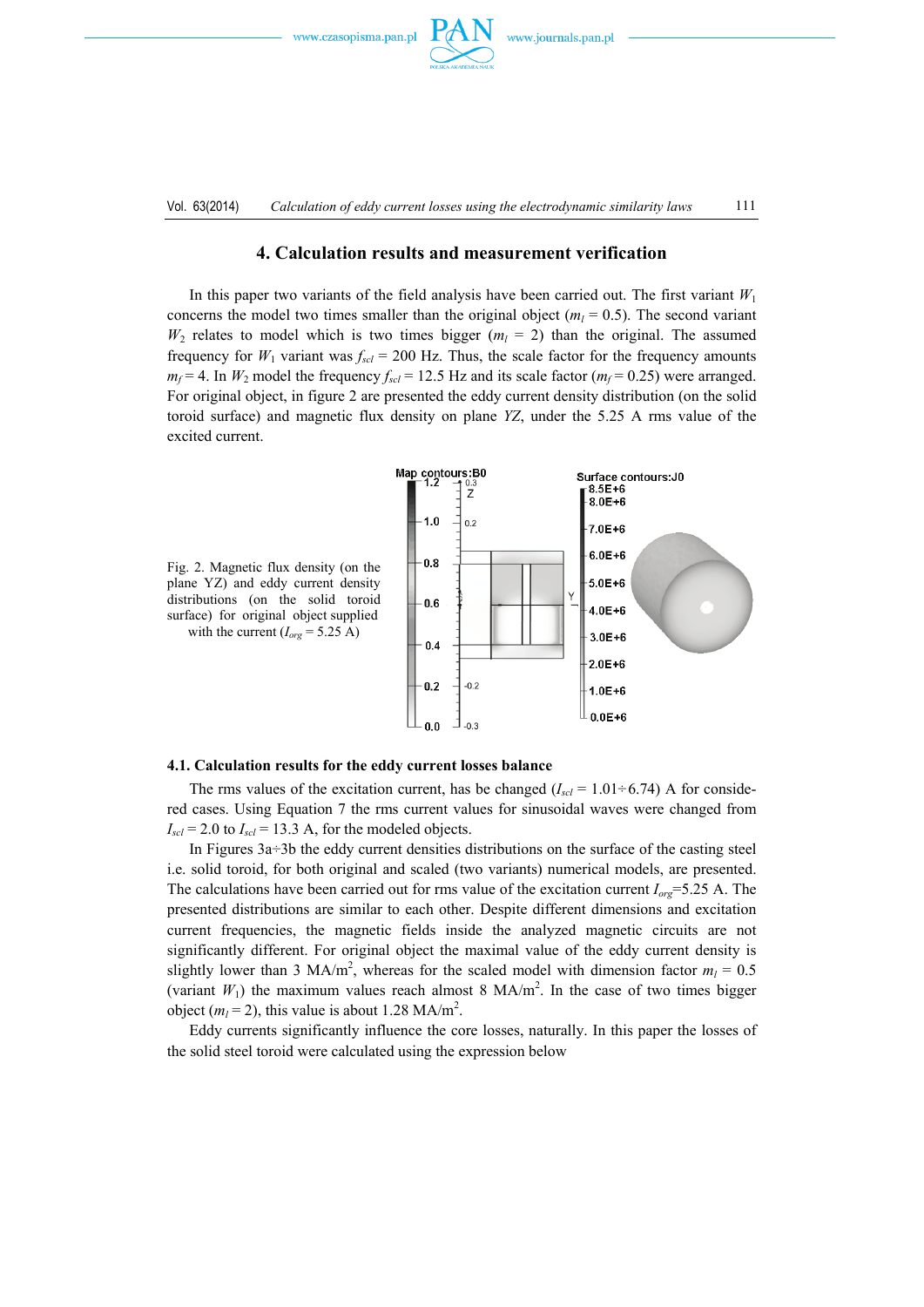



Fig. 3. Magnetic flux density on plane YZ and eddy current density distributions on the solid toroid surface: a) model with scaled factor  $m_l$  = 0.5 ( $I_{scl}$  = 3.71 A), b) model with scaled factor  $m_l$  = 2 ( $I_{scl}$  = 7.42 A)

 Calculated values of the eddy current losses for different excitations in both scaled variants and original object are placed in the Table 1.

| $I_{\text{org}}$ | <b>Calculations</b> |          |           |  |
|------------------|---------------------|----------|-----------|--|
|                  | $m_1 = 0.5$         | original | $m_1 = 2$ |  |
| [A]              | [W]                 | [W]      | [W]       |  |
| 1.42             | 5.44                | 5.85     | 6.00      |  |
| 3.06             | 24.90               | 27.29    | 28.00     |  |
| 5.25             | 73.05               | 80.07    | 82.16     |  |
| 7.23             | 138.40              | 151.70   | 155.66    |  |
| 9.50             | 239.2               | 262.56   | 269.42    |  |

Table 1. Calculated values of the eddy current losses inside the solid toroid

The relative differences between obtained values for both scaled (variants  $W_1$  and  $W_2$ ) and original models are lower than 10%. Thus the calculations carried out in this work confirm correctness of the scaling rules.

### **4.2. Calculation results for the current density balance**

 The rms values of the excitation current for the current density balance, has be changed  $(I_{\text{scl}} = 1.42 \div 9.50)$  A for considered cases. Obtained the eddy current densities distributions on the surface of the casting steel i.e. solid toroid for both scaled variants numerical models are presented in Figures 4a and 4b. Below distributions concern rms value of the excitation current  $I_{org}$  = 5.25 A.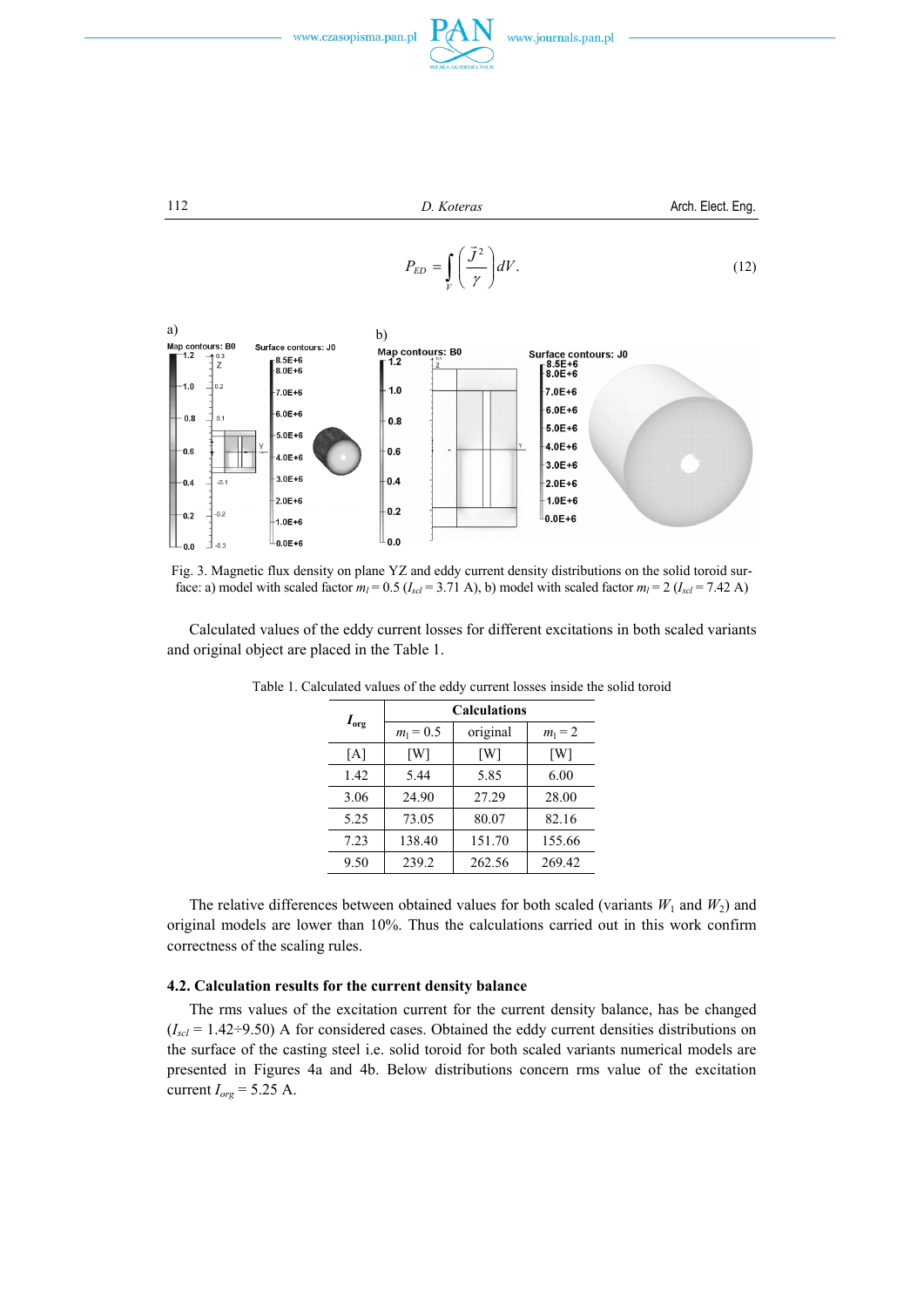



Fig. 4. Magnetic flux density on plane YZ and eddy current density distributions on the solid toroid surface for excited current  $I = 5.25$  A: a) model with scaled factor  $m_l = 0.5$ , b) model with scaled factor  $m_l = 2$ 

 Maximal values of the eddy current density are similar. Whereas the maximal value of the magnetic flux density inside of the solid toroid for  $W_2$  variant ( $m_l$  = 2) is circa 4 times higher than for  $W_1$  variant ( $m_l$  = 0.5) and reach about 1.9 T. Calculated, using Equations 9 and 12, values of the core losses for both variants and original object are given in Table 2.

| $I_{org}$ | <b>Calculations</b> |          |           |  |
|-----------|---------------------|----------|-----------|--|
|           | $m_l = 0.5$         | original | $m_l = 2$ |  |
| [A]       | [W]                 | [W]      | [W]       |  |
| 1.42      | 5.44                | 5.85     | 6.00      |  |
| 3.06      | 24.90               | 27.29    | 28.00     |  |
| 5.25      | 73.05               | 80.07    | 82.16     |  |
| 7.23      | 138.40              | 151.70   | 155.66    |  |
| 9.50      | 239.52              | 262.56   | 269.42    |  |

Table 2. Calculated values of the eddy current losses inside the solid toroid for the current density balance

 Good agreement between the results of the eddy current losses for scaled models and the original has been obtained. Thus, that presented scaling rules for the models with the current density balance are correct.

#### **4.3. Measurement verification**

 In Figure 5 the calculated and measured values of the core losses inside the solid toroid, for original and scaled objects, were given. The measurements of the core losses were made by using oscilloscope. Due to relatively low value of the magnetic flux density inside magnetic circuit, the core losses of the amorphous parts were neglected. As we can see, the presented values for the two scaling rules (ECLB and CDB) come to near.